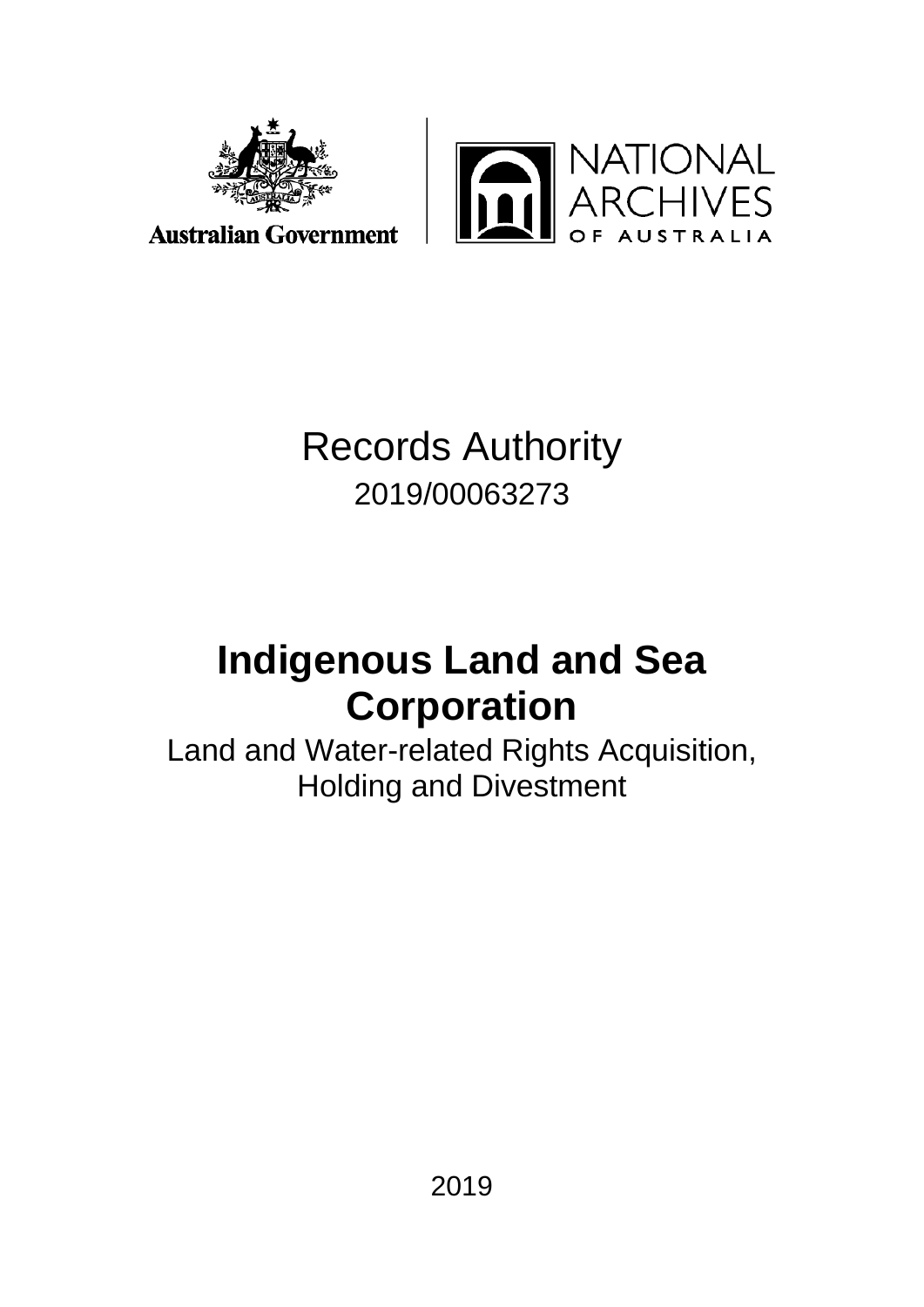

© Commonwealth of Australia (National Archives of Australia) 2019

### **Copyright**

This product, excluding the National Archives of Australia logo, Commonwealth Coat of Arms or registered trademark, has been licensed under a Creative Commons Attribution-Non-Commercial (CC-BY-NC) Version 4.0 International Licence. You may share, copy, redistribute, remix, transform and build upon this work for non-commercial purposes only. However, you must attribute the National Archives of Australia as the copyright holder of the original work, include the attribution as set out below and indicate if changes were made. The full terms and conditions of this licence are available at [www.creativecommons.org.](http://www.creativecommons.org/)

### **Attribution**

This records authority is licenced by the Commonwealth of Australia (National Archives of Australia) under a Creative Commons Attribution-Non-Commercial (CC-BY-NC) Version 4.0 International Licence. The original version can be found [on our website.](http://www.naa.gov.au/)

### **Accessibility**

This is an accurate reproduction of the authorised records authority content, created for accessibility purposes.

### **Contact Us**

Enquiries relating to copyright or accessibility should be made through the [Agency Service Centre.](http://reftracker.naa.gov.au/reft000.aspx)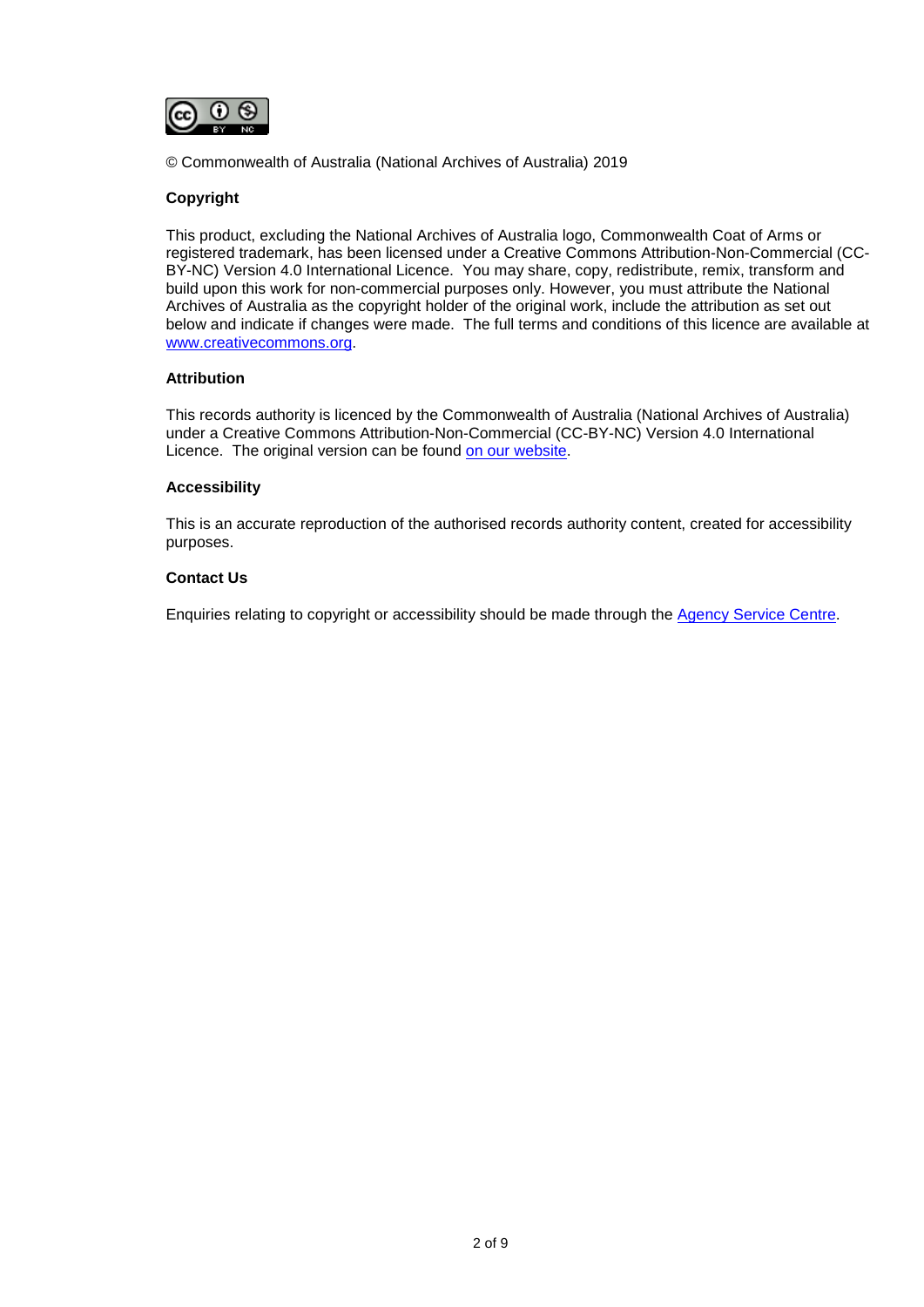# **CONTENTS**

|                                                               | -4 |
|---------------------------------------------------------------|----|
|                                                               | 5  |
|                                                               |    |
| <b>LAND AND WATER-RELATED RIGHTS ACQUISITION, HOLDING AND</b> |    |
|                                                               |    |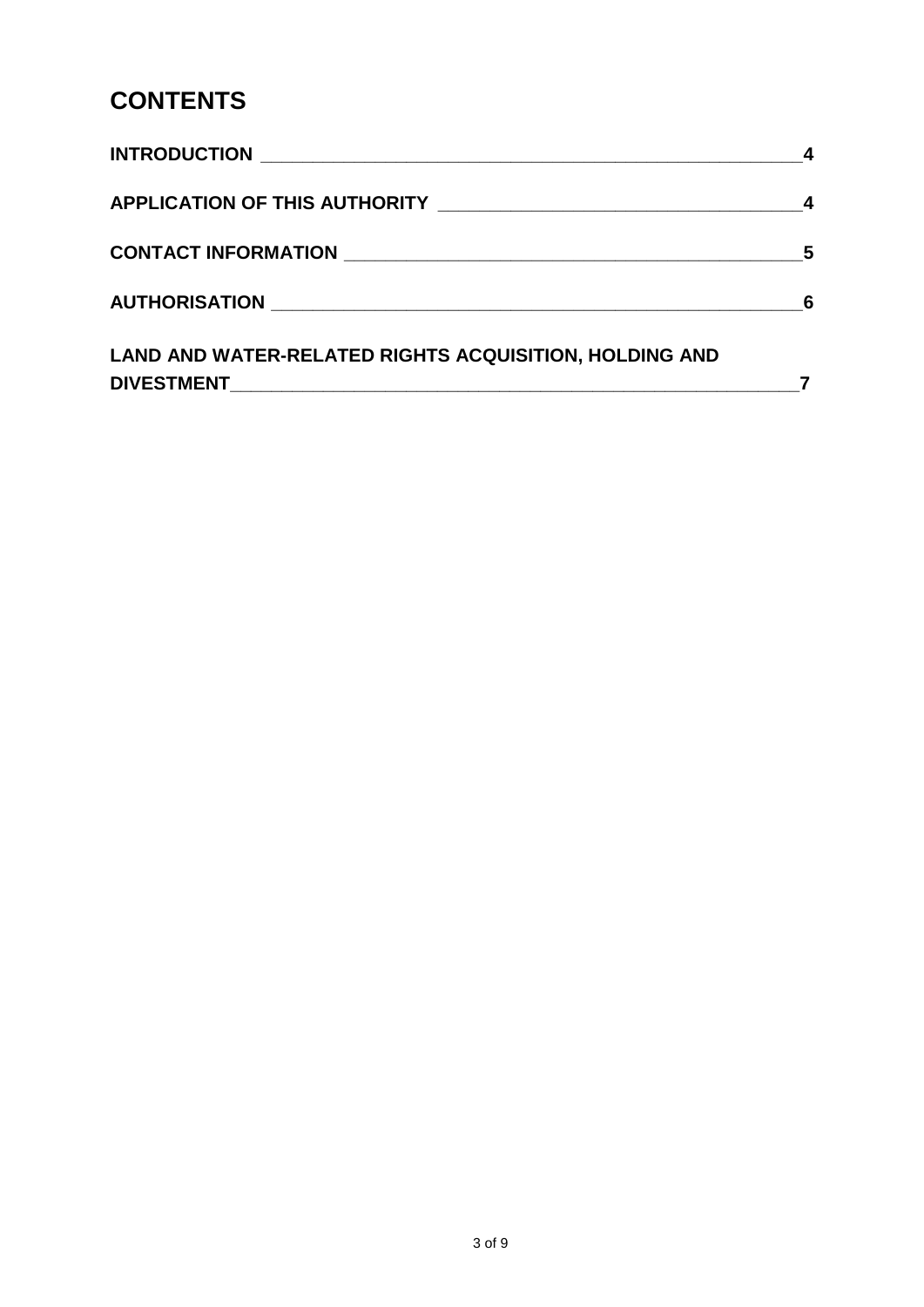## **INTRODUCTION**

The Indigenous Land and Sea Corporation (ILSC) and the National Archives of Australia have developed this records authority to set out the requirements for keeping or destroying records for the core business area of Land and Water-related Rights Acquisition, Holding and Divestment. It represents a significant commitment on behalf of ILSC to understand, create and manage the records of its activities.

This authority is based on the identification and analysis of the business of ILSC. It takes into account the agency's legal and organisational information management requirements, and the interests of stakeholders, the agency and the National Archives.

The authority sets out those records that need to be retained as national archives and specifies the minimum length of time that temporary records need to be kept. This authority gives ILSC permission under the *Archives Act 1983* for the destruction of the temporary records described after the minimum retention period has expired. Retention periods for these temporary records are based on: an assessment of business needs; broader organisational accountability requirements; and community expectations, and are approved by the National Archives on the basis of information provided by the agency.

As changes in circumstances may affect future information management requirements, the periodic review of this authority is recommended. All amendments must be approved by the National Archives.

# **APPLICATION OF THIS AUTHORITY**

- 1. This authority is to be used to determine how long records must be kept. Records are matched to the relevant core business and records class in the authority.
	- Where the minimum retention period has expired and the records are not needed for ILSC business they should be destroyed as authorised in this authority.
	- Records that have not reached the minimum retention period must be kept until they do.
	- Records that are identified as retain as national archives' are to be transferred to the National Archives for preservation.
- 2. This authority is to be used in conjunction with Records Authority 2011/00324802 covering the functions of Indigenous Grant and Loan Funding and Indigenous Training. Records Authority 2011/00324802 has been reissued to ILSC and may be used to cover the legislated function of assisting Aboriginal persons and Torres Strait Islanders to manage Indigenous-held land.
- 3. This authority should be used in conjunction with general records authorities such as:
	- AFDA Express Version 2 issued by the National Archives to cover business processes and records common to Australian Government agencies; and
	- General Records Authority (31) Destruction of source or original records after digitisation, conversion or migration (2015).
- 4. The normal administrative practice (NAP) provision of the *Archives Act 1983* gives agencies permission to destroy certain records without formal authorisation. This usually occurs where records are duplicated, facilitative or for short-term use only. NAP does not replace arrangements agreed to in this authority but can be used as a tool to assist in identifying records for destruction together with an agency's records authority or authorities, and with AFDA Express Version 2. The National Archives recommends that agencies develop and implement a NAP policy. Advice and guidance on destroying records as a normal administrative practice and on how to develop a NAP policy is available from the National Archives' website at www.naa.gov.au.
- 5. Records that are reasonably likely to be needed as evidence in a current or future judicial proceeding or are subject to a request for access under the *Archives Act 1983*, the *Freedom of Information Act 1982* or any other relevant act must not be destroyed until the action has been completed.
- 6. Records subject to a disposal freeze must not be destroyed until the freeze has been lifted. Further information about disposal freezes and whether they affect the application of this authority is available from the National Archives website at [www.naa.gov.au](http://www.naa.gov.au/)
- 7. Where the method of recording information changes (for example from an analogue system to a digital system, or when information is migrated from one system to a new system) this authority can still be applied, providing the records document the same core business. The information must be accessible for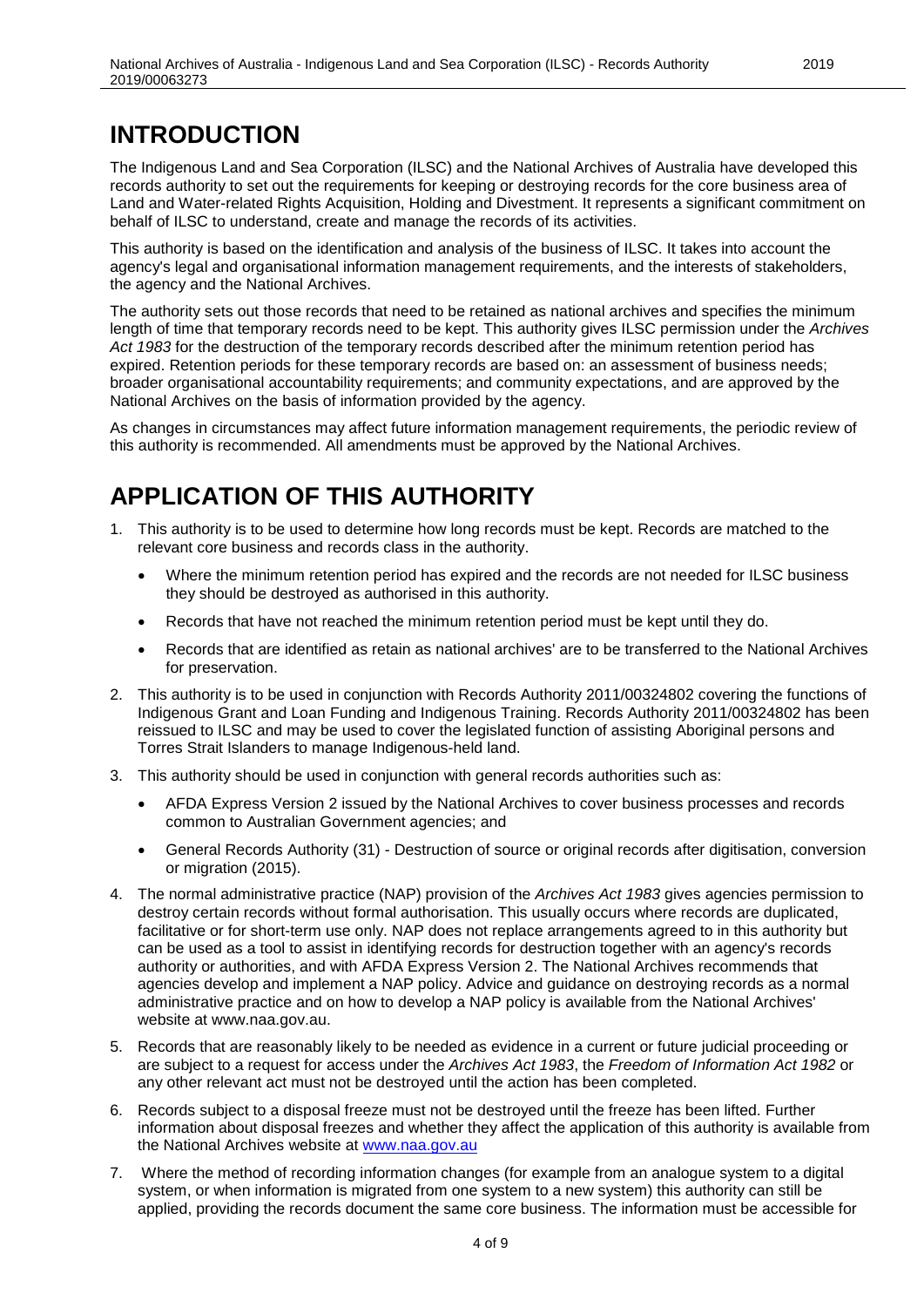the period of time prescribed in this authority. The ILSC will need to maintain continuing access to the information, including digital information, for the periods prescribed in this records authority or until the information is transferred into the custody of the National Archives.

- 8. In general, retention requirements indicate a minimum period for retention. The ILSC may extend minimum retention periods if it considers that there is an administrative need to do so, without further reference to the National Archives. Where the ILSC believes that its accountability will be substantially compromised because a retention period or periods are not adequate, it should contact the National Archives for review of the retention period.
- 9. Records coming within 'retain as national archives' (RNA) classes in this authority have been determined to be part of the archival resources of the Commonwealth under section 3C of the *Archives Act 1983*. The determination of Commonwealth records as archival resources of the Commonwealth obliges agencies to transfer the records to the National Archives when they cease to be current and, in any event, within 15 years of the records coming into existence, under section 27 of the *Archives Act 1983*.
- 10. Records in the care of agencies should be appropriately stored, managed and preserved. Agencies need to meet this obligation to ensure that the records remain authentic and accessible over time. Under Section 31 of the *Archives Act 1983*, access arrangements are required for records that become available for public access including those records that remain in agency custody.
- 11. Appropriate arrangements should be made with the National Archives when records are to be transferred into custody. The National Archives accepts for transfer only those records designated as national archives. Records created digitally after 1 January 2016 can be transferred in digital formats only.
- 12. Advice on how to use this authority is available from the ILSC information manager. If there are problems with the application of the authority that cannot be resolved, please contact the National Archives.

# **CONTACT INFORMATION**

For assistance with this authority or for advice on other information management matters, please contact National Archives' [Agency Service Centre](http://reftracker.naa.gov.au/reft000.aspx)**.**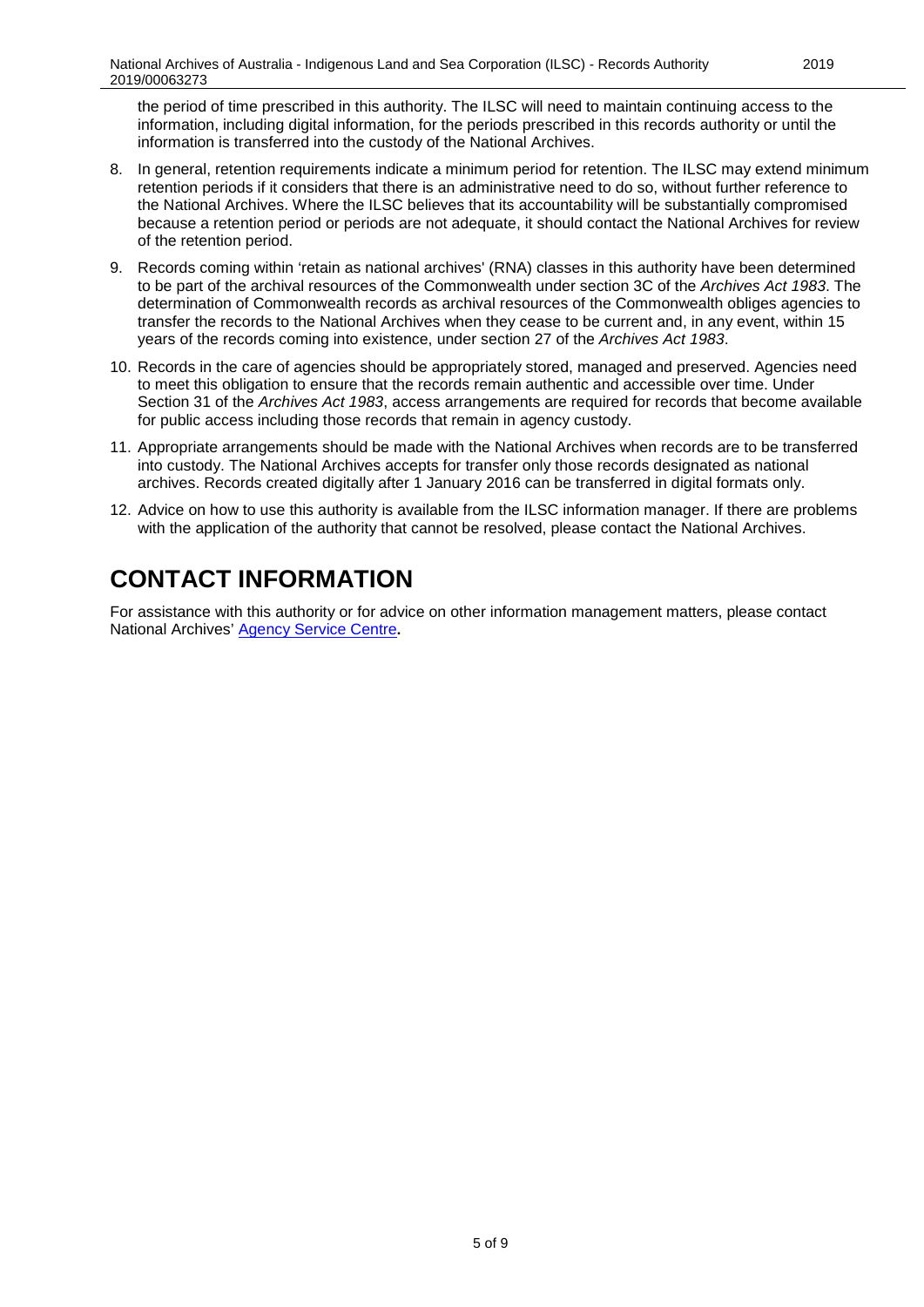### **AUTHORISATION**

### **RECORDS AUTHORITY 2019/00063273**

| Person to whom notice of<br>authorisation is given: | John Maher<br><b>Chief Executive Officer</b><br>Indigenous Land and Sea Corporation |
|-----------------------------------------------------|-------------------------------------------------------------------------------------|
|                                                     | Level 7, 121 King William Street<br>Adelaide SA 5001                                |

| <b>Purpose:</b>     | Authorises arrangements for the disposal of records in accordance with<br>Section 24(2)(b) of the Archives Act 1983                                                                             |
|---------------------|-------------------------------------------------------------------------------------------------------------------------------------------------------------------------------------------------|
|                     | Determines records classed as 'Retain as national archives' in this<br>records authority to be part of the archival resources of the<br>Commonwealth under section 3C of the Archives Act 1983. |
|                     |                                                                                                                                                                                                 |
| <b>Application:</b> | All core business records relating to Land and Water-related Rights<br>Acquisition, Holding and Divestment.                                                                                     |
|                     |                                                                                                                                                                                                 |

This authority gives permission for the destruction, retention or transfer to the National Archives of Australia of the records described. This authority will apply only with the consent of the agency currently responsible for the business documented in the records described.

Authorising Officer **Contract Contract Contract Contract Contract Contract Contract Contract Contract Contract Contract Contract Contract Contract Contract Contract Contract Contract Contract Contract Contract Contract Con** 

7 June 2019

Linda Macfarlane Assistant Director-General (a/g) National Archives of Australia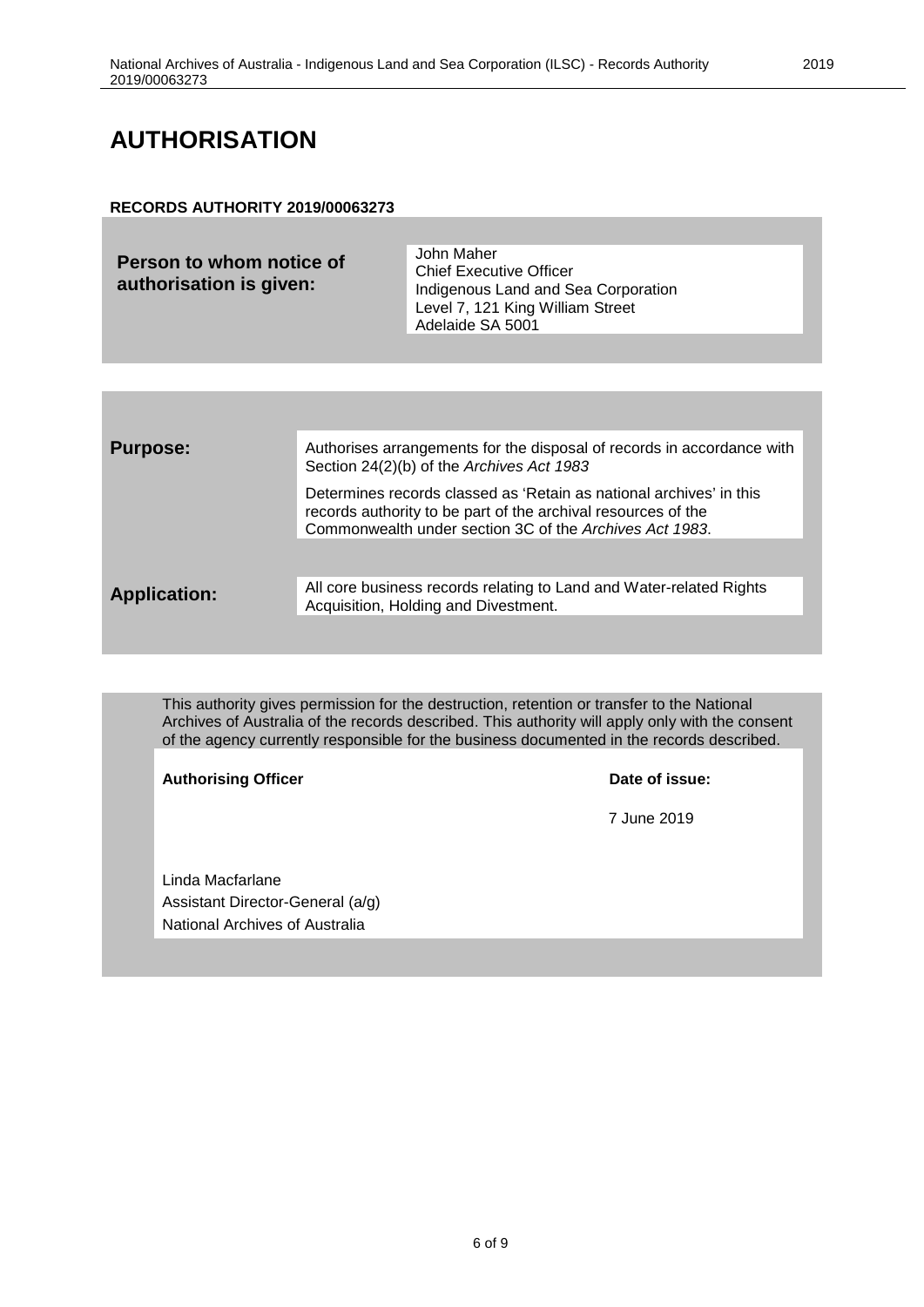### **LAND AND WATER-RELATED RIGHTS ACQUISITION, HOLDING AND DIVESTMENT**

2019

The core business of acquiring and managing land and water-related rights for the economic, environmental, social or cultural benefit of Indigenous people, to the point where they are transferred by way of grant to an Indigenous corporation or disposed of as surplus. Includes acquiring and holding land and water rights to the point of grant or disposal and post grant monitoring activities. The core business also includes funding for activities undertaken during assessment, the holding period prior to grant or disposal, and post grant phases.

The core activities include:

- receiving, assessing and determining applications for land and water-related rights by Indigenous corporations;
- developing criteria for the assessment of land and water-related rights grant applications;
- granting interest in land and water-related rights to an Indigenous body corporate;
- post grant monitoring and project evaluation;
- fulfilling compliance requirements;
- dealings with the land or water-related rights by the title holding body (body corporate) (i.e. caveat or charge in regard to sale or mortgage during the post-grant phase); and
- return of granted land or water-related rights to the agency where either is at risk of being lost to the Indigenous estate.

The performance of the core business is supported by general activities such as:

- preparing and presenting addresses, seminars and workshops;
- providing advice;
- establishing and managing agreements;
- managing internal and external audits;
- managing meetings and consulting with internal and external stakeholders delegating powers and authorising actions;
- planning;
- developing policies and procedures;
- managing programs and projects;
- managing risks; and
- reporting, recording, reviewing and evaluating the effectiveness of the core business.

#### *Cross references to AFDA Express Version 2*

*For all other property management activities, including acquisition, leasing and access arrangements, use PROPERTY MANAGEMENT.*

*For managing financial transactions supporting property management activities, use FINANCIAL MANAGEMENT.*

*For legal advice supporting property management activities, use LEGAL SERVICES.*

*Cross references to other records authorities*

*For records of the Indigenous Land and Sea Corporation Board, use General Records Authority 27 – Governing Bodies.*

*For all other records relating to Indigenous grants and funding, including grants of money and loan guarantees, use Records Authority 2011/00324802 – INDIGENOUS GRANTS AND LOAN FUNDING.*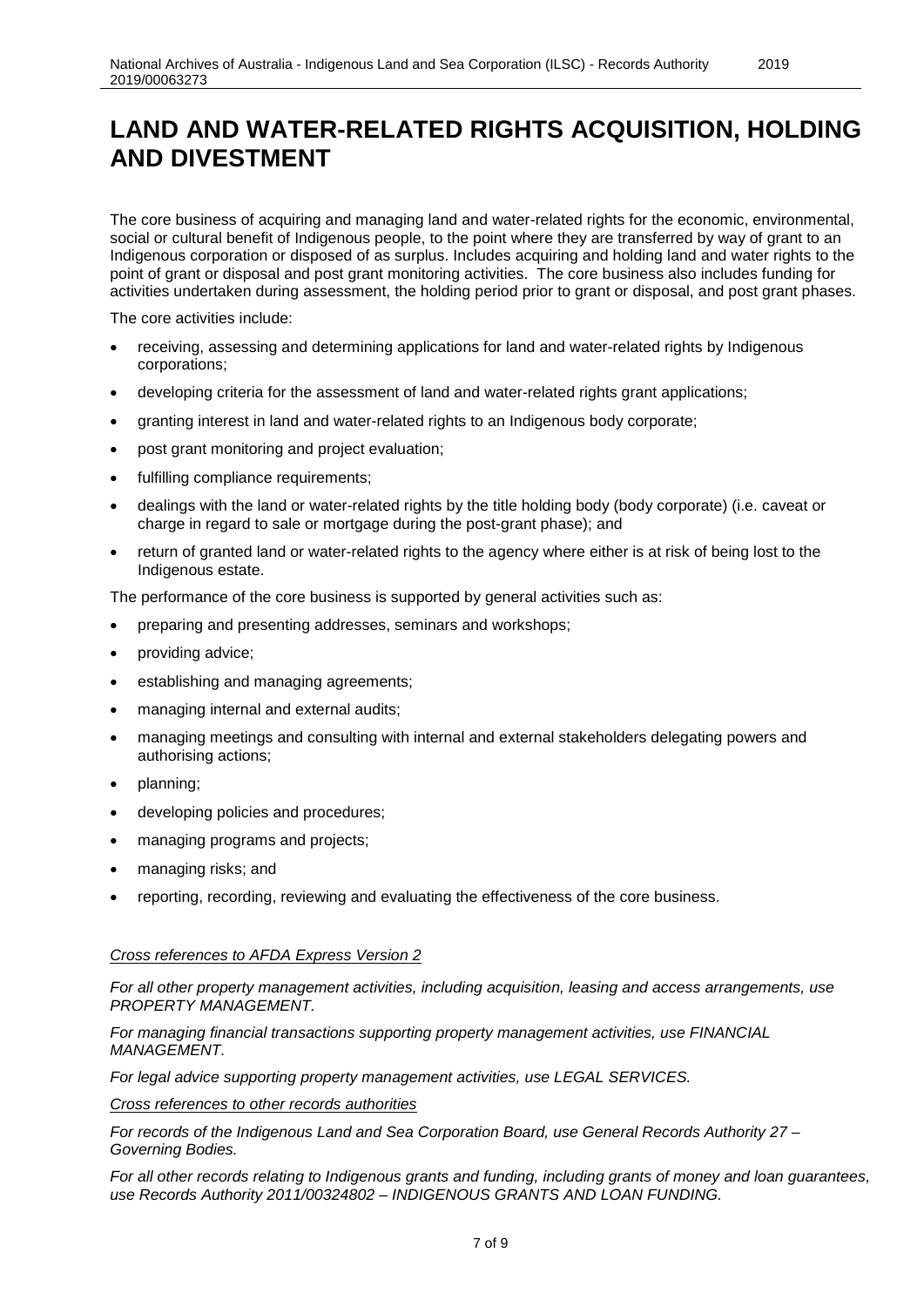## **LAND AND WATER-RELATED RIGHTS ACQUISITION, HOLDING AND DIVESTMENT**

*For the delivery of training programs to enhance the effective administration of Indigenous businesses, use Records Authority 2011/00324802 – INDIGENOUS TRAINING.*

| 62572          | Records documenting:<br>framework and high level management activities including<br>acquisition (in regard to national and regional land and sea<br>strategies) and property management policies, procedures and | Retain as national<br>archives.                                   |
|----------------|------------------------------------------------------------------------------------------------------------------------------------------------------------------------------------------------------------------|-------------------------------------------------------------------|
|                | strategic plans;<br>assessment criteria for determining appropriate acquisition of land<br>$\bullet$<br>and water rights;                                                                                        |                                                                   |
|                | successful applications for the acquisition of land and water rights;<br>$\bullet$                                                                                                                               |                                                                   |
|                | assessment of applications including supporting documents<br>٠<br>evidencing the decisions made;                                                                                                                 |                                                                   |
|                | final versions of minutes, briefs, reports and supporting documents<br>$\bullet$<br>recording acquisition and grant decisions made;                                                                              |                                                                   |
|                | final versions of reports on consultations with Indigenous applicants<br>$\bullet$<br>and communities and other stakeholders;                                                                                    |                                                                   |
|                | establishing and maintaining agreements and joint ventures with<br>$\bullet$<br>state and territory governments;                                                                                                 |                                                                   |
|                | geospatial information (including datasets, maps, technical<br>$\bullet$<br>boundary descriptions and overlap analysis reports);                                                                                 |                                                                   |
|                | historical, cultural, anthropological and linguistic research or<br>$\bullet$<br>information provided in support of applications;                                                                                |                                                                   |
|                | major datasets and registers;<br>٠                                                                                                                                                                               |                                                                   |
|                | final versions of reviews, evaluation and reports of the function;<br>$\bullet$                                                                                                                                  |                                                                   |
| ٠<br>$\bullet$ | grants of land and water-related rights (e.g. assessments and<br>investigation, valuations, details of preparation undertaken before<br>disposal or grant (i.e. 'making good');                                  |                                                                   |
|                | return of land or water-related rights to the agency;                                                                                                                                                            |                                                                   |
|                | final versions of speeches and addresses given by the Chair of the<br>Board (Accountable Authority) and agency head;                                                                                             |                                                                   |
|                | records of handover (grant) ceremonies;                                                                                                                                                                          |                                                                   |
|                | information files on Indigenous communities;                                                                                                                                                                     |                                                                   |
|                | projects such as capital works projects that have a marked social<br>٠<br>or economic impact on Indigenous groups or communities; and                                                                            |                                                                   |
|                | plans supporting the protection and maintenance of land and water<br>$\bullet$<br>ways that are of significance, or contain, cultural, environmental<br>and heritage sites and objects.                          |                                                                   |
| 62573          | Records documenting:<br>unsuccessful applications for acquisition of land and water rights;<br>claims and any subsequent appeals made against agency<br>decisions in relation to the acquisition function.       | Destroy 10 years<br>after finalisation or<br>withdrawal of claim. |